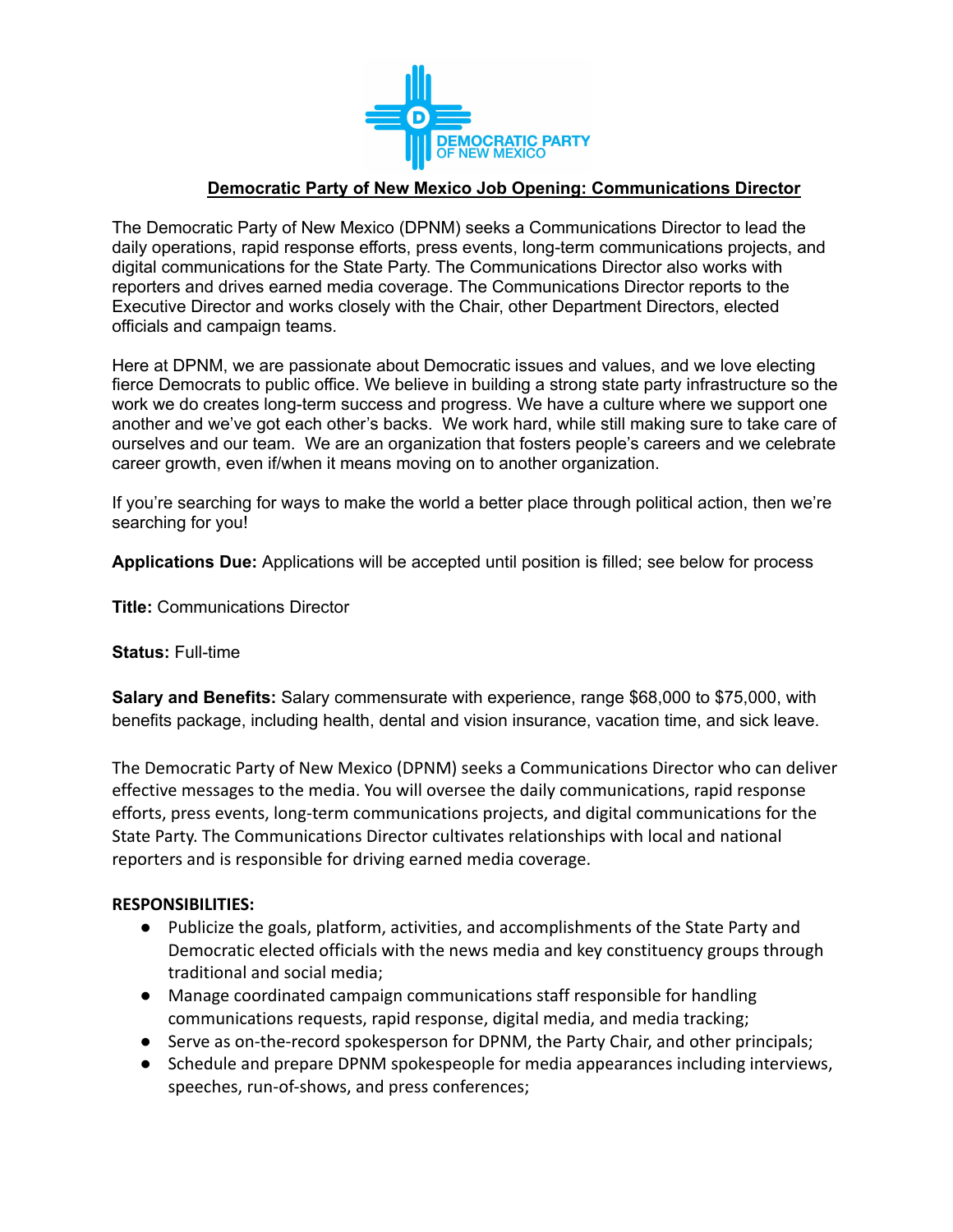

- Handle media requests; prepare and share communications materials such as press releases, op-eds, public statements, speeches, talking points, presentations, media advisories, briefings, pitch ideas, email blasts, and newsletters;
- Foster relationships with media professionals across the state;
- Work with staff and stakeholders to manage crisis communications;
- Develop and execute press events with surrogates and elected officials;
- Provide media training for county party representatives;
- Work with DNC, campaigns and democratic committees to coordinate press and communications strategy and assist as needed;
- Oversee all Party digital communications, including emails, social media posts, and advertisements;
- Work with various departments to finalize written communications to State Central Committee members, county chairs, donors, and other stakeholders.

## **QUALIFICATIONS:**

- Preferred 3+ years of professional work in communications, journalism, or politics;
- Excellent computer skills;
- Excellent written and verbal communication, including copy editing skills;
- Ability to think quickly on your feet and work in a fast-paced team environment;
- Experience planning and executing digital and traditional communications strategies;
- Keen eye for identifying opportunities and potential risk, and ability to rally assets;
- Knowledge of NGP, VAN, InDesign, and other related software preferred;
- Experience managing a team is preferred;
- Proficiency in spoken and written Spanish is beneficial;
- Strong organizational skills and attention to detail; and
- Ability to work under tight deadlines and adapt quickly to changing work priorities.
- Ties to New Mexico are beneficial

## **HOW TO APPLY:**

This is a full-time position based in Albuquerque, NM. Applications accepted on a rolling basis until the position is filled. Salary commensurate with experience. Please email a resume, cover letter, writing sample and 3 references to Sean Ward, Executive Director, "RE: Communications Director." sean@nmdemocrats.org. No cold calls please.

The Democratic Party of New Mexico is committed to diversity, and recognizes that continued success requires the highest commitment to obtaining and retaining a diverse staff that provides the best quality services to supporters and constituents. The DPNM is an equal opportunity employer. Our policy to recruit, hire, train, promote and administer any and all personnel actions without regard to sex, race, age, color, creed, national origin, religion, economic status, sexual orientation, veteran status, gender identity or expression, ethnic identity or physical disability, or any other legally protected basis.